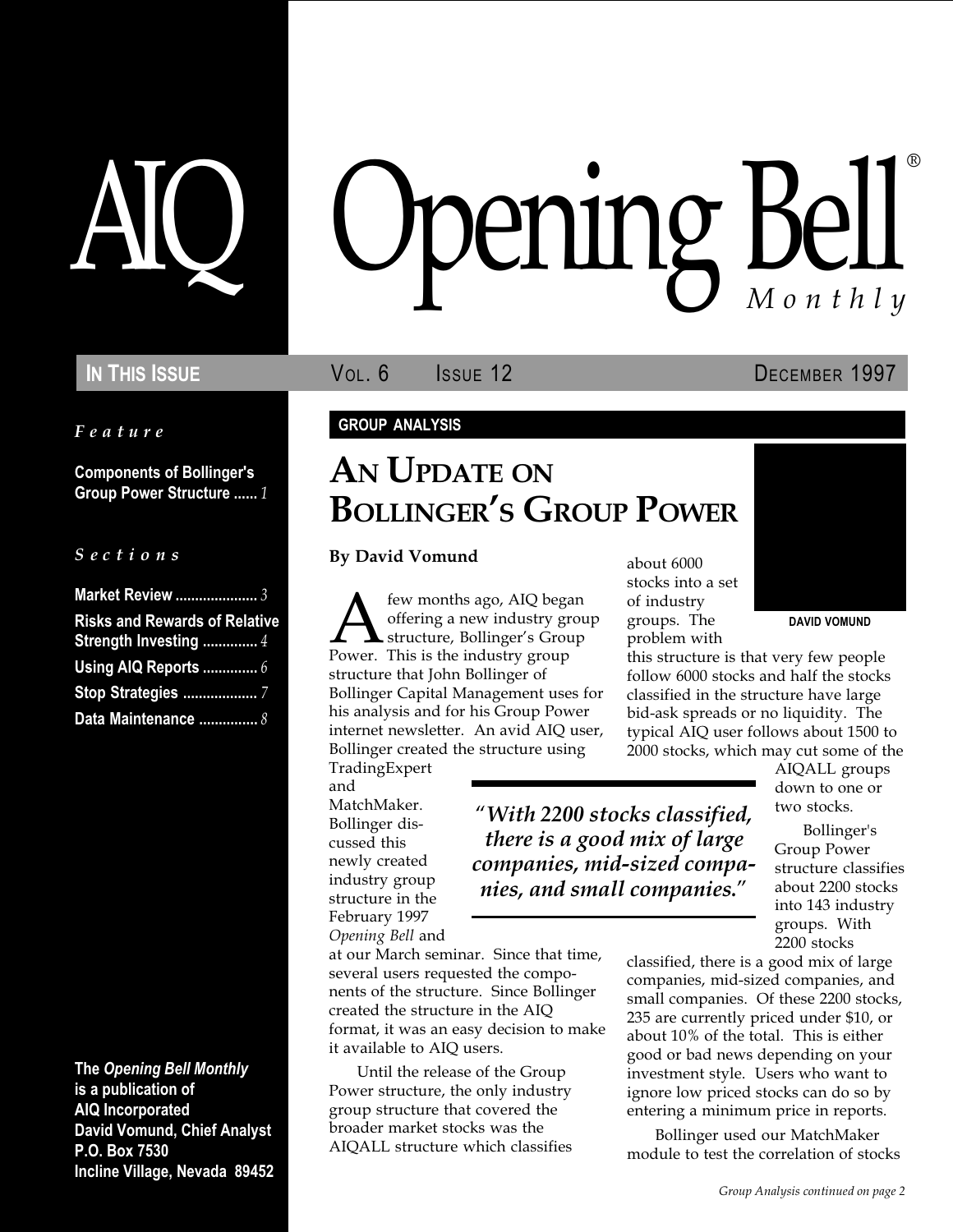## AIQ Opening Bell

#### GROUP ANALYSIS continued ...

Table 1 against their groups, keeping only those stocks with a good correlation to their industry group. He loosened the correlation cutoff figure to below the normally used 500 mark in order to increase the number of stocks in each group. The average group contains about 15 stocks.

Using the new Group Power industry group structure, we ran a test on the industry groups in order to find which industry groups have the propensity to stage a large advance or decline. It's difficult to make big money when you buy into groups that typically make only small moves.

To determine which groups have a propensity to move, we calculated the quarterly returns for the Group Power industry groups beginning in 1992. We counted the number of times that each group was one of the 15 best performers or one of the 15 worst performers for a quarter. The groups that often rise to the top or fall to the bottom of the quarterly Price Change report are the ones that have the inherent volatility to stage a strong advance or undergo a steep drop.

Table 1 lists the groups that appeared most frequently (seven or more appearances) on either extreme of the Price Change report. For each

#### PLEASE SEND CORRESPONDENCE TO:

Opening Bell Monthly G.R. Barbor, Editor P.O. Box 7530 Incline Village, NV 89452

AIQ Opening Bell Monthly does not intend to make trading recommendations, nor do we publish, keep or claim any track records. It is designed as a serious tool to aid investors in their trading decisions through the use of AIQ software and an increased familiarity with technical indicators and trading strategies. AIQ reserves the right to use or edit submissions.

For subscription information, phone 1-800-332-2999 or 1-702-831-2999.

© 1993-1997, AIQ Systems

| <b>Industry Group</b>       | Count | <b>Industry Group</b>        | Count        |
|-----------------------------|-------|------------------------------|--------------|
| Semiconductor Equip.        | 17    | Chemicals, Specialty         | 0            |
| Computers PC                | 16    | Diverse Business             | 0            |
| Internet                    | 16    | <b>Electrical Components</b> | $\theta$     |
| <b>Employment Services</b>  | 15    | <b>Food Retailers</b>        | 0            |
| Casinos                     | 13    | Household Products           | $\theta$     |
| Semiconductor               | 13    | Industrial, Diversified      | $\theta$     |
| <b>Computer Services</b>    | 12    | Railroads                    | $\theta$     |
| Home Supply Stores          | 12    | Aerospace/Defense            | 1            |
| Manufactured Housing        | 12    | Cement                       | $\mathbf{1}$ |
| <b>Commercial Furniture</b> | 11    | Construction                 | $\mathbf{1}$ |
| Gold, South Africa          | 11    | Diversified Technology       | 1            |
| Hospitals                   | 11    | Instruments                  | $\mathbf{1}$ |
| Oil, Drilling               | 11    | Insurance, Diverse           | $\mathbf{1}$ |
| Precious Metals             | 11    | Insurance, Full Line         | $\mathbf{1}$ |
| Savings & Loans             | 11    | Insurance, Life              | 1            |
| Airlines                    | 10    | Long Distance Comm.          | 1            |
| <b>Computer Parts</b>       | 10    | Machinery, Heavy             | 1            |
| <b>Gas Producers</b>        | 9     | Newspapers                   | 1            |
| <b>Healthcare Providers</b> | 9     | Pharmaceuticals              | 1            |
| Networking                  | 9     | Printers                     | $\mathbf{1}$ |
| Oil Equipment               | 9     | Publishing                   | 1            |
| Pacific                     | 9     | Real Estate Investment       | 1            |
| Recreation, Toys            | 9     | Recreation, Other            | 1            |
| Retail Electronics          | 9     | <b>US Stock Funds</b>        | 1            |
| Cable Television            | 8     |                              |              |
| Computers, Main Frame       | 8     |                              |              |
| Home Furnishings            | 8     |                              |              |
| Marine Transport            | 8     |                              |              |
| Automobile Mfg.             | 7     |                              |              |
| <b>Brokers</b>              | 7     |                              |              |
| <b>Commercial Services</b>  | 7     |                              |              |
| Communications Tech         | 7     |                              |              |
| Footwear                    | 7     |                              |              |
| Industrial Technology       | 7     |                              |              |
| <b>Office Supplies</b>      | 7     |                              |              |
| Oil, Producers              | 7     |                              |              |
| Retail, Apparel             | 7     |                              |              |
| Tobacco                     | 7     |                              |              |
|                             |       |                              |              |

#### Groups That Move ... And Those That Don't

| <b>Industry Group</b>        | Coun           |
|------------------------------|----------------|
| Chemicals, Specialty         | 0              |
| <b>Diverse Business</b>      | $\Omega$       |
| <b>Electrical Components</b> | $\Omega$       |
| Food Retailers               | $\overline{0}$ |
| Household Products           | $\Omega$       |
| Industrial, Diversified      | $\overline{0}$ |
| Railroads                    | $\Omega$       |
| Aerospace/Defense            | $\overline{1}$ |
| Cement                       | $\mathbf{1}$   |
| Construction                 | 1              |
| Diversified Technology       | $\overline{1}$ |
| Instruments                  | $\mathbf{1}$   |
| Insurance, Diverse           | 1              |
| Insurance, Full Line         | $\overline{1}$ |
| Insurance, Life              | 1              |
| Long Distance Comm.          | $\overline{1}$ |
| Machinery, Heavy             | 1              |
| Newspapers                   | $\overline{1}$ |
| Pharmaceuticals              | 1              |
| Printers                     | 1              |
| Publishing                   | $\overline{1}$ |
| Real Estate Investment       | 1              |
| Recreation, Other            | 1              |
| <b>US Stock Funds</b>        | 1              |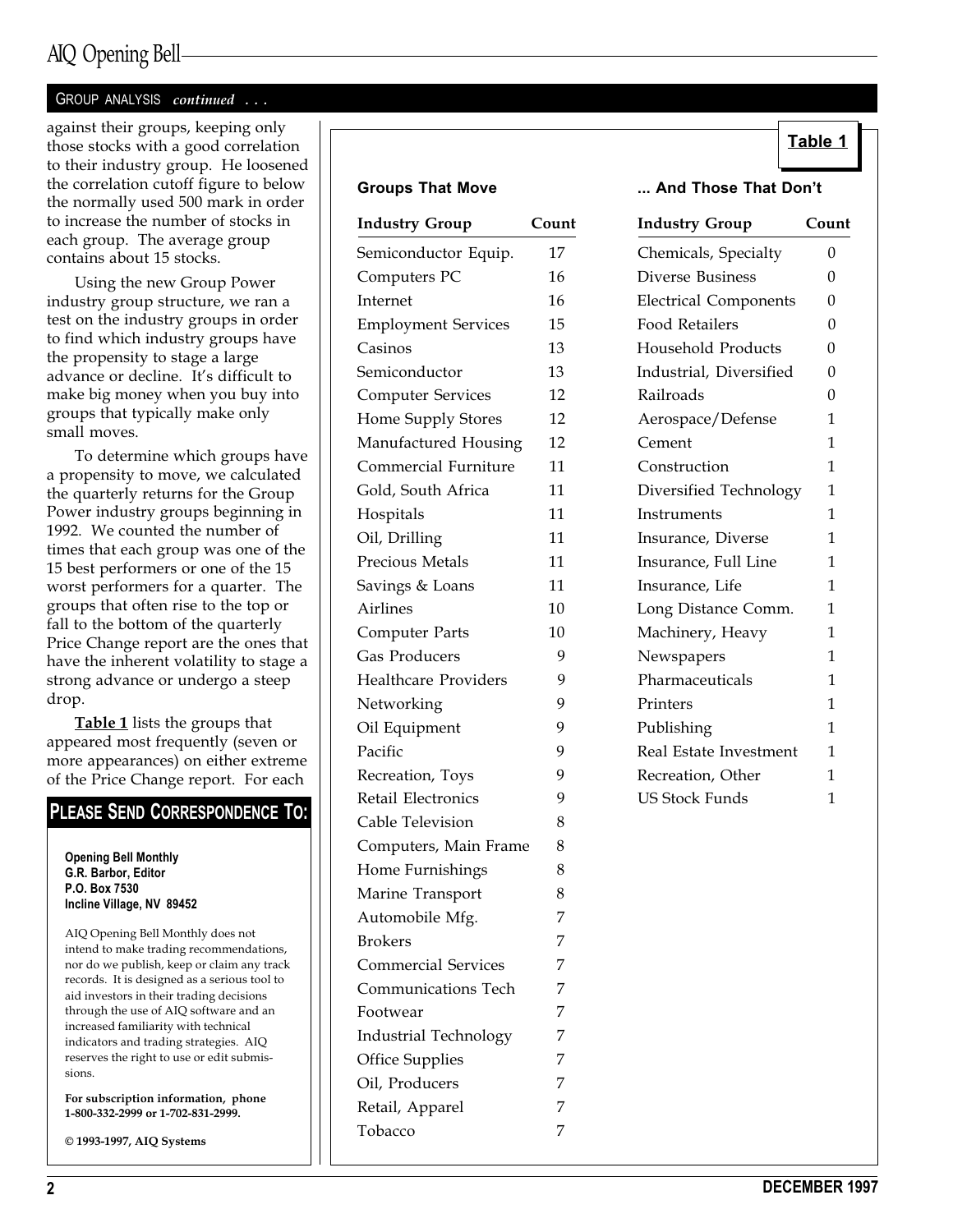#### GROUP ANALYSIS continued ...

number of times it appeared in the top 15 or bottom 15 places of the Price Change report. Also listed are the groups that infrequently appeared on the report (one or no appearances). In a sense, this table shows aggressive groups and defensive groups. In a strong bullish market, pay particular attention to the list of Groups that Move. One of these will likely become the next big winner.

The volatility of the technology groups immediately stands out, as the three groups that most frequently appeared are all technology related. Remember, this is not a list of the most bullish groups -- it is a list of groups that frequently appear as one of the biggest winners or losers. When the market corrects and you are looking for volatile groups, check this list.

All group structures include semiconductor and computer manufacturing stocks but not all have new industry groups such as the Internet group.

Internet stocks have only recently appeared and they are definitely volatile (see Figure 1). From May 1, 1997 to its October high, this group increased 90%. Since then, it has



fallen 20%. This is no flatliner!

Along the same line, groups like Chemicals-Specialty or Food-Retailers never appeared on the extreme of the Price Change report. These are the more defensive groups simply because they are less volatile.

If you purchase the new Group Power industry group structure, you may want to tag the more volatile

MARKET REVIEW

groups so that they are easily spotted when they appear on reports. To tag a group, you can change the description field to all capitals or you can add an asterisk to the title. Then, when a volatile group appears on a report, it will stand out and you'll pay more attention to it.  $\blacksquare$ 

 $\prod$  his was an active month for<br>AIQ as several market timing signals were registered. A 95 buy signal was registered on November 13 and again on November 14. The same rules fired for both signals.

Another buy came on November 17. This came at the time that the majority of stocks were testing their October 27 lows. The Dow and the S&P 500 were still well above their October low points but the Russell 2000 came right to its October low and then rallied.

These buy signals were confirmed by the Price Phase indicator on November 14.

Right after the three buy signals were registered, the system fired a 99 down signal on November 18. Another sell came on November 24. These signals have not yet been confirmed by the Price Phase indicator.

Having several signals fire in opposite directions in such a short time rarely happens, but it is not unprecedented. Back in 1994, a 99 buy came on 9/15, a 98 down came on 9/18, a 99 down came on 9/21, a 95 up came on 9/26, and a 98 down came on 9/29.

The common denominator in these two time periods is a sideways market. In our current market, the S&P 500 has been in a trading range for the last four months. At the end of November, it was at the upper end of its range and near its old highs. The broader market stocks have lagged badly and the New High/New Low indicator has barely moved higher.  $\blacksquare$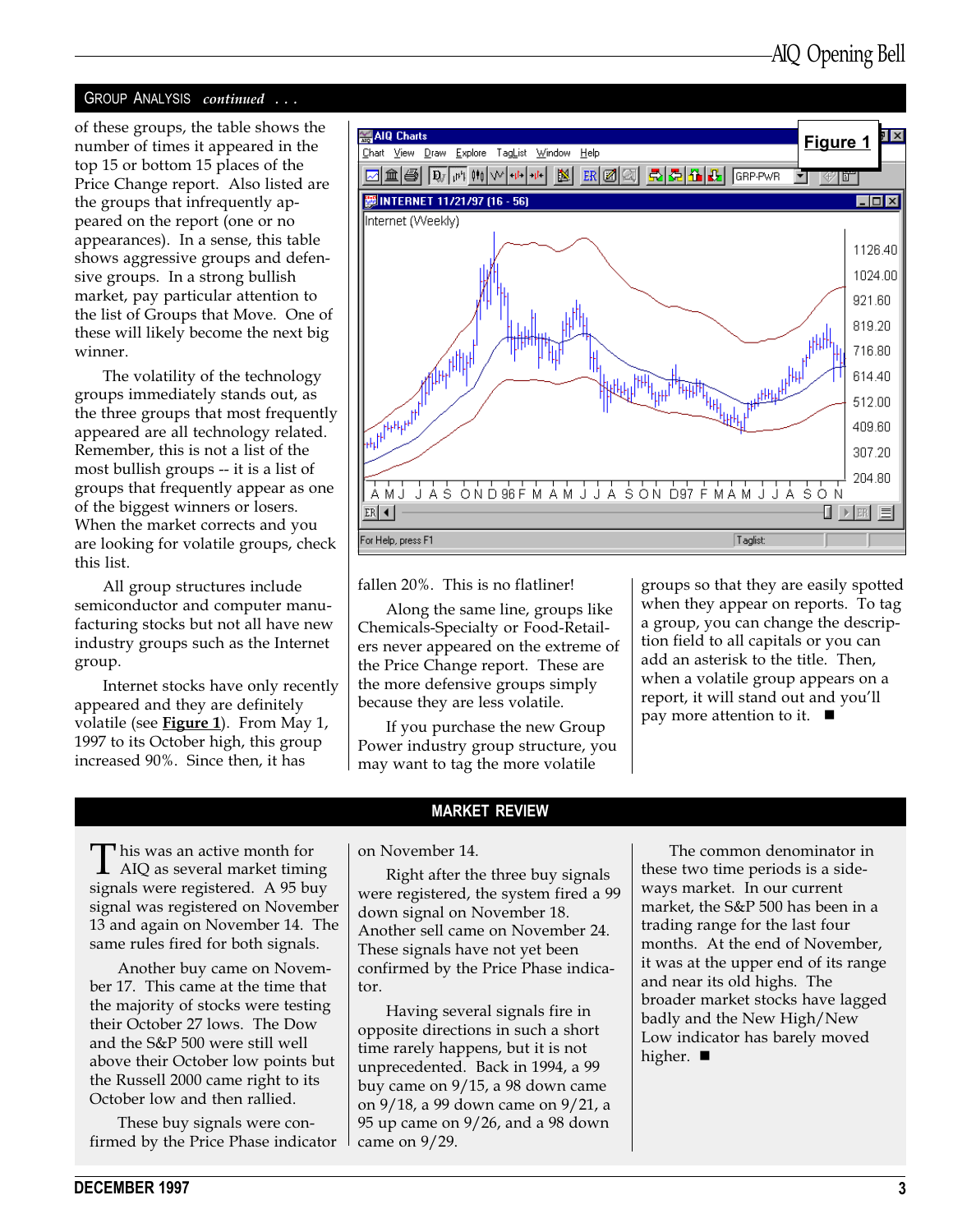## SCREENING TECHNIQUES

# RELATIVE STRENGTH INVESTING IT'S VOLATILE AND IT'S RISKY -- BUT IT WORKS!

## By David Vomund

Several studies that we have<br>strength stocks. (We covered transfer as<br>trength stocks. (We covered transfer as conducted have shown the benefits of buying high relative strength stocks. (We covered trading systems which utilize relative strength in the April and July issues of the Opening Bell.) Relative Strength investors know that it is a high risk and volatile strategy, but for those who can stomach the risk  $-$  the returns are fantastic.

We recently completed a study using AIQ's Relative Strength report which identifies the rewards of relative strength investing and shows the downside as well.

## The Rewards of Relative Strength Investing

When a trading system is tested on only a few stocks, it is possible that the results are due simply to luck. In a five stock portfolio, if there is one high flier then it is likely that the entire portfolio will do well simply because the one good performer is a large percentage of the overall portfolio.

To really see if a screening technique is effective, you should test the strategy with portfolios of different size. Try running tests with five stocks, 10 stocks, 20 stocks, etc. If the screening technique is effective, the five stock portfolio will outperform the 10 stock portfolio, which will outperform the 20 stock portfolio, etc.

Although this sounds obvious, this is not how it works for many screening techniques. If a screening technique does not work with five stocks or 15 stocks but it does with 10 stocks, then the screening technique is ineffective. To say it works well only for 10 stocks is over opti-

mizing. A longer term study would reveal that its outperforming was random luck.

You may be tempted to loosen your screening criteria in order to increase the number of stocks that pass the screening, but performance will likely suffer. The return from an effective screening technique should lessen as the parameters are loosened. We completed a study which shows this is the case for relative strength investing.

Using a database of the current S&P 500 stocks, we ran the Relative

When the market goes up, high relative strength stocks lead the way. Unfortunately, when the market moves lower, relative strength stocks can fall like a rock. . . We've shown this to be true"

Strength-Strong report at the beginning of every quarter. We then looked at the performance of the stocks which appeared at the top of the long term section of the report for the remainder of the quarter, at which time a new report was generated.

In our test, we looked at the quarterly performance of the top 10 stocks on the report and then examined the performance of the next 10 stocks (stocks ranked 11 to 20). The results are found in Table 2.

The most important column in the table is the last one, which looks at the average quarterly percentage return of the top 10 stocks that appear on the Relative Strength report compared to the next 10 stocks. We see in every year, except 1995, that the top 10 stocks outperformed the stocks that were ranked 11 to 20 on the report.

In most cases, the 10 highest stocks dramatically outperformed (remember, these percentage results represent a quarter's return instead of an annual return). Out of the 19 quarters examined, there were only four cases where the stocks ranked 11 to 20 outperformed the 10 highest rated stocks.

The quarterly percentage return figures are overstated because they are using today's S&P 500 structure.

Many of the strong performing stocks in this study were not in the S&P 500 at the time they were selected. However, the important element of the study is the comparison of the top 10 stocks to the next 10 stocks.

#### The Downside Is the High Risk

The downside of relative strength investing is the high risk. When the market goes up, high relative strength stocks lead the way. Unfortunately, when the market moves lower, relative strength stocks can fall like a rock.

This is apparent in Table 2. In all but one case where both the top 10 and next 10 stocks fell on the quarter, the top 10 stocks fell more.

The recent correction gives the best demonstration of the risk of relative strength investing. So far in the fourth quarter, the top 10 stocks have corrected 17% (updated through Nov. 21). The next 10 stocks have a small loss.

In a bull market, high relative strength stocks outperform. When the market corrects, they underperform. Therefore, many people choose to lower the risk by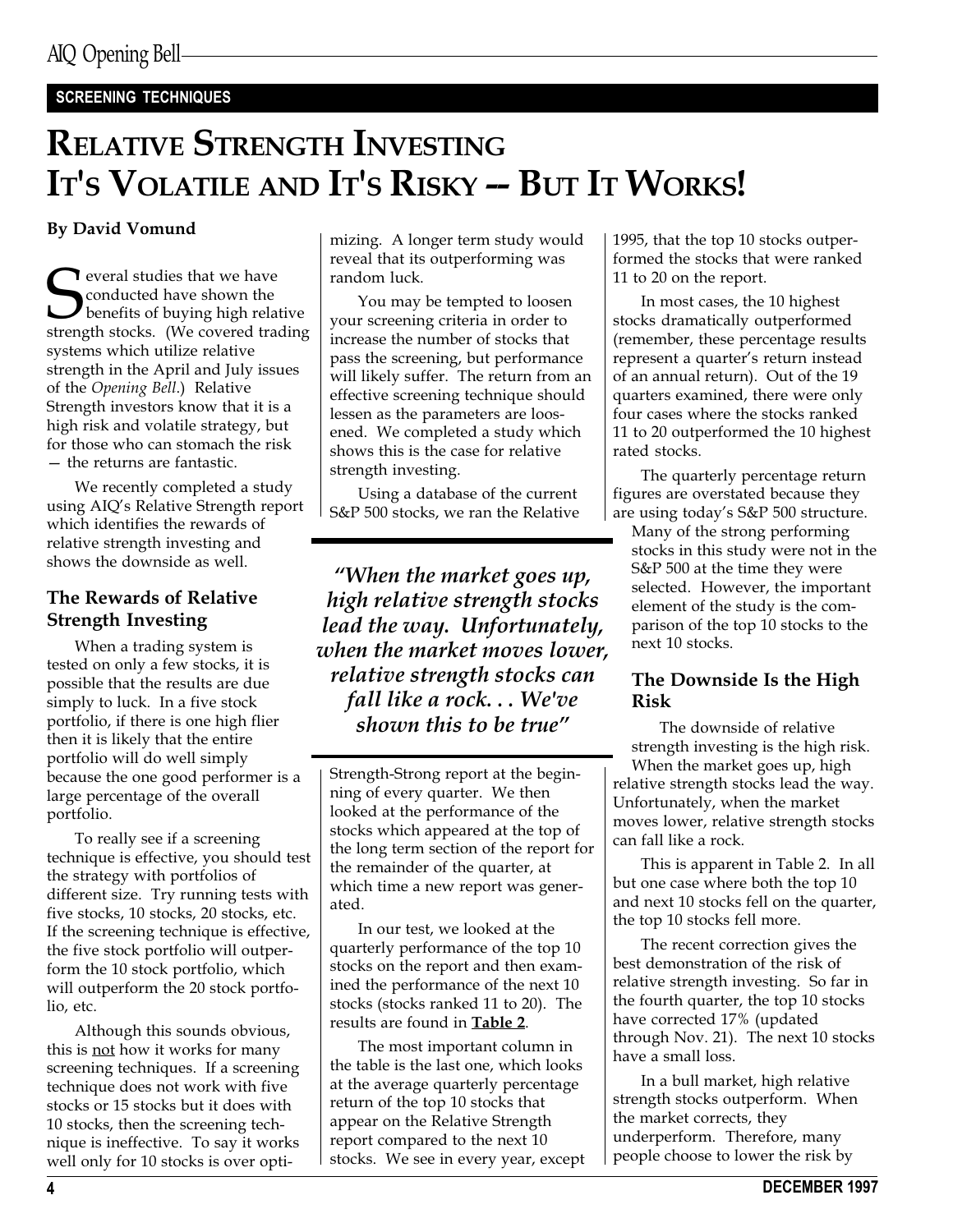#### SCREENING TECHNIQUES continued . . .

incorporating market timing. Since no market timing model is perfect, investors need to understand the risk involved in high relative strength investing before deciding to follow this type of strategy.

In our relative strength study in the April Opening Bell, we incorporated relative strength investing with the AIQ timing model. Unfortunately, AIQ remained on a buy signal for most of the recent correction.

From the market high point in early October to Nov. 21, this portfolio dropped 20%. After the 20% correction, the strategy outlined in the April Opening Bell is up 17.3% this year, including commissions and excluding dividends.

#### Summary of Relative Strength Investing

It has been said that relative strength investing produces good returns but is a risky strategy. We've shown this to be true.

In a bull market, the more stocks you add to a high relative strength portfolio, the lower the return. At the same time, relative strength investing is a risky strategy. When the market decreases, the high relative strength stocks lead the way. The stocks that appear at the top of the Relative Strength report typically fall the fastest when the market  $corrects.$ 

Visit Vomund's Web site at www.visalert.com.

#### AIQ EDUCATIONAL SEMINAR

Alexis Park Hotel Las Vegas, Nevada

March 12 & 13, 1998

For Reservations or more information, call 800-332-2999.

|                                                                                    |                |                |                |          | Table 2        |  |
|------------------------------------------------------------------------------------|----------------|----------------|----------------|----------|----------------|--|
| <b>Quarterly Performance</b><br><b>Top 20 Relative Strength Stocks</b><br>(% Gain) |                |                |                |          |                |  |
| 1993                                                                               | Q <sub>1</sub> | Q2             | Q <sub>3</sub> | Q4       | <b>Average</b> |  |
| First 10 Stocks                                                                    | 11.74          | 30.00          | 42.66          | $-1.36$  | 20.76          |  |
| Next 10 Stocks                                                                     | 11.22          | 12.30          | 16.95          | $-1.50$  | 9.74           |  |
| 1994                                                                               | Q <sub>1</sub> | Q <sub>2</sub> | Q <sub>3</sub> | Q4       | Average        |  |
| First 10 Stocks                                                                    | 5.20           | $-2.89$        | 17.48          | 7.44     | 6.81           |  |
| Next 10 Stocks                                                                     | 4.97           | $-0.94$        | 6.26           | 1.66     | 2.99           |  |
| 1995                                                                               | Q1             | Q <sub>2</sub> | Q <sub>3</sub> | Q4       | Average        |  |
| First 10 Stocks                                                                    | 12.43          | 18.15          | 20.53          | $-11.87$ | 9.81           |  |
| Next 10 Stocks                                                                     | 11.46          | 19.39          | 15.43          | $-2.41$  | 10.97          |  |
| 1996                                                                               | Q1             | Q <sub>2</sub> | Q <sub>3</sub> | Q4       | <b>Average</b> |  |
| First 10 Stocks                                                                    | 6.30           | 14.78          | 6.86           | 6.78     | 8.68           |  |
| Next 10 Stocks                                                                     | 5.77           | 4.22           | 4.05           | 8.67     | 5.68           |  |
| 1997                                                                               | Q <sub>1</sub> | Q <sub>2</sub> | Q3             | Q4       | Average        |  |
| First 10 Stocks                                                                    | 3.09           | 14.07          | 23.70          | $-16.98$ | 13.62          |  |
| Next 10 Stocks                                                                     | $-0.31$        | 13.29          | 12.25          | $-0.02$  | 8.41           |  |

## Happy Holidays

#### Year-End Index of 1997 Articles

Opening Bell subscribers may obtain a free index of 1997 Opening Bell articles. Send your name and address to:

> Opening Bell Index AIQ Systems P.O. Box 7530 Incline Village, NV 89452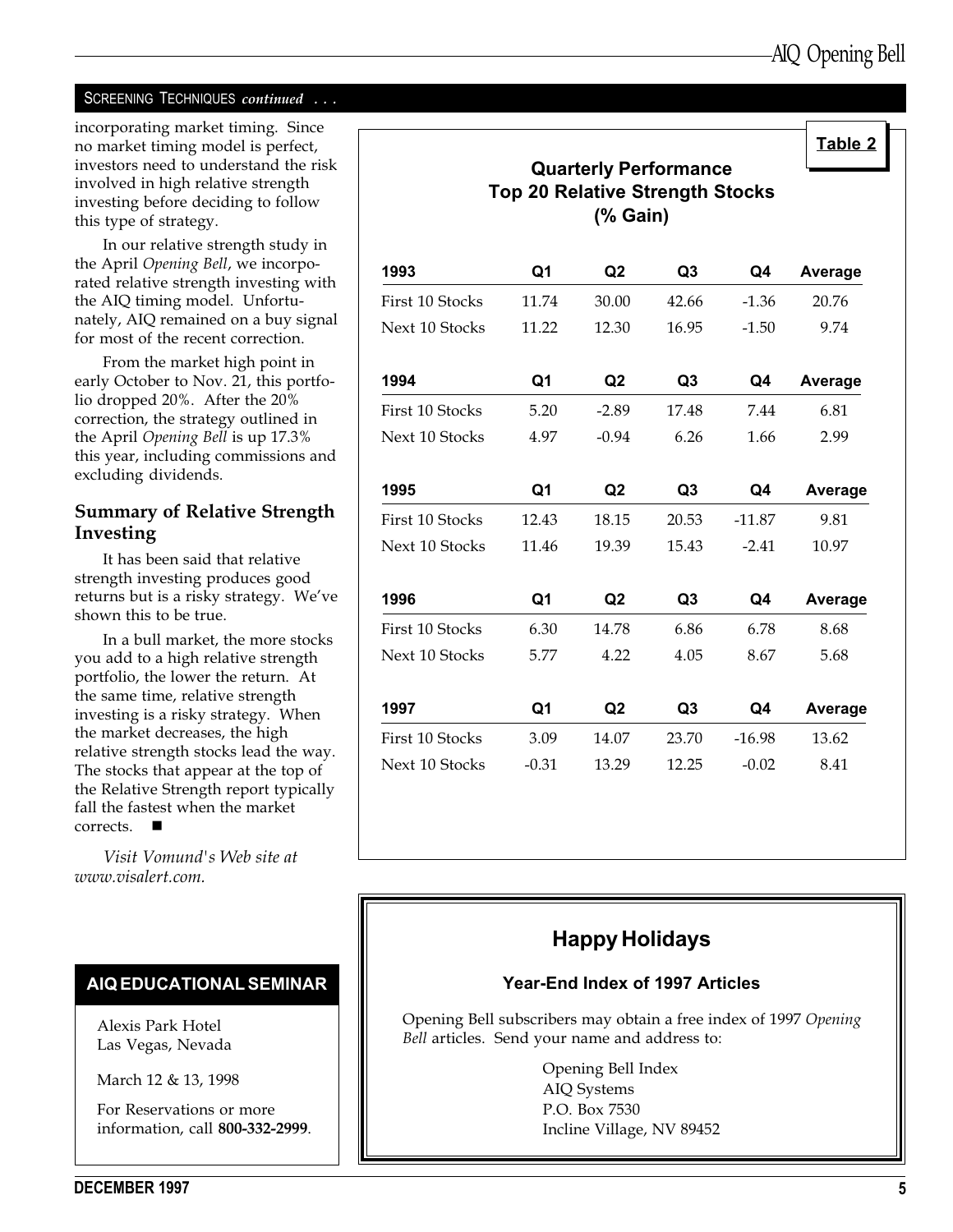#### USING AIQ REPORTS

# NEW INDICATOR SETTINGS RECOMMENDED FOR PRICE VOLUME DIVERGENCE REPORT

For short term traders, one of<br>the most valuable AIQ repor<br>is the Price Volume Diver-<br>gence report. This report looks for the most valuable AIQ reports is the Price Volume Diversituations where a positive or negative divergence exists between a stock's price and its Money Flow or On Balance Volume indicators. A positive divergence occurs when the stock's price falls over a 15 day time period at the same time that a composite average of its Money Flow and On Balance Volume indicators increases. The opposite is true for a negative divergence.

By default, the Price Volume Divergence report looks at the activity of the On Balance Volume and Money Flow indicators over the last 15 trading days, searching for the largest divergences. Each indicator is equally weighted. Because positive and negative divergences occur more

often with the Money Flow indicator than with On Balance Volume, some users are changing the report settings to compensate for this factor. Before discussing new settings for this report, a review of both indicators is

Because larger divergences are most often seen in the Money Flow indicator, the majority of the stocks on the report have a Money Flow divergence instead of an OBV divergence... to more equally weight the divergences, we recommend an 80% weighting for OBV and a 20% weighting for Money Flow.

> in order. Both On Balance Volume and Money Flow try to measure whether a stock is under accumulation or distribution. Their computations are different, however, so the indicators do not always agree.



On Balance Volume simply looks at whether a stock increases or decreases and then factors in volume. This indicator will be most bullish when a stock rises on heavy volume and falls on light volume. Anytime a stock increases, it is said to be under accumulation so the On Balance Volume indicator will increase as

well.

Money Flow, on the other hand, looks at whether a stock closes near the upper or lower end of its daily range and then factors in volume. It is most bullish when a stock closes near its high price on heavy volume.

Since On Balance Volume looks at whether a stock increases or decreases and Money Flow looks at whether a stock closes near

its high or low price, the readings of these indicators can be very different. An extreme example is Biogen (BGEN) on September 5, 1997 (see Figure 2). On that day, the stock gapped down and closed more than \$2 lower than the previous day. This came with above average volume. Since the stock fell on heavy volume, its On Balance Volume indicator fell sharply. Even though Biogen closed strong down, it was lower during the day and actually closed near its daily high price. When the stock was down \$4, buyers came back in and bid the stock higher. The Money Flow indicator looks at this as accumulation and it rose sharply on the day.

Because Money Flow looks at the daily high and low prices, it is more apt to diverge from price activity. Figure 3 is a chart of Bell Atlantic along with its Money Flow indicator. Notice the three month negative divergence as Bell Atlantic increased in value from September through November at the same time that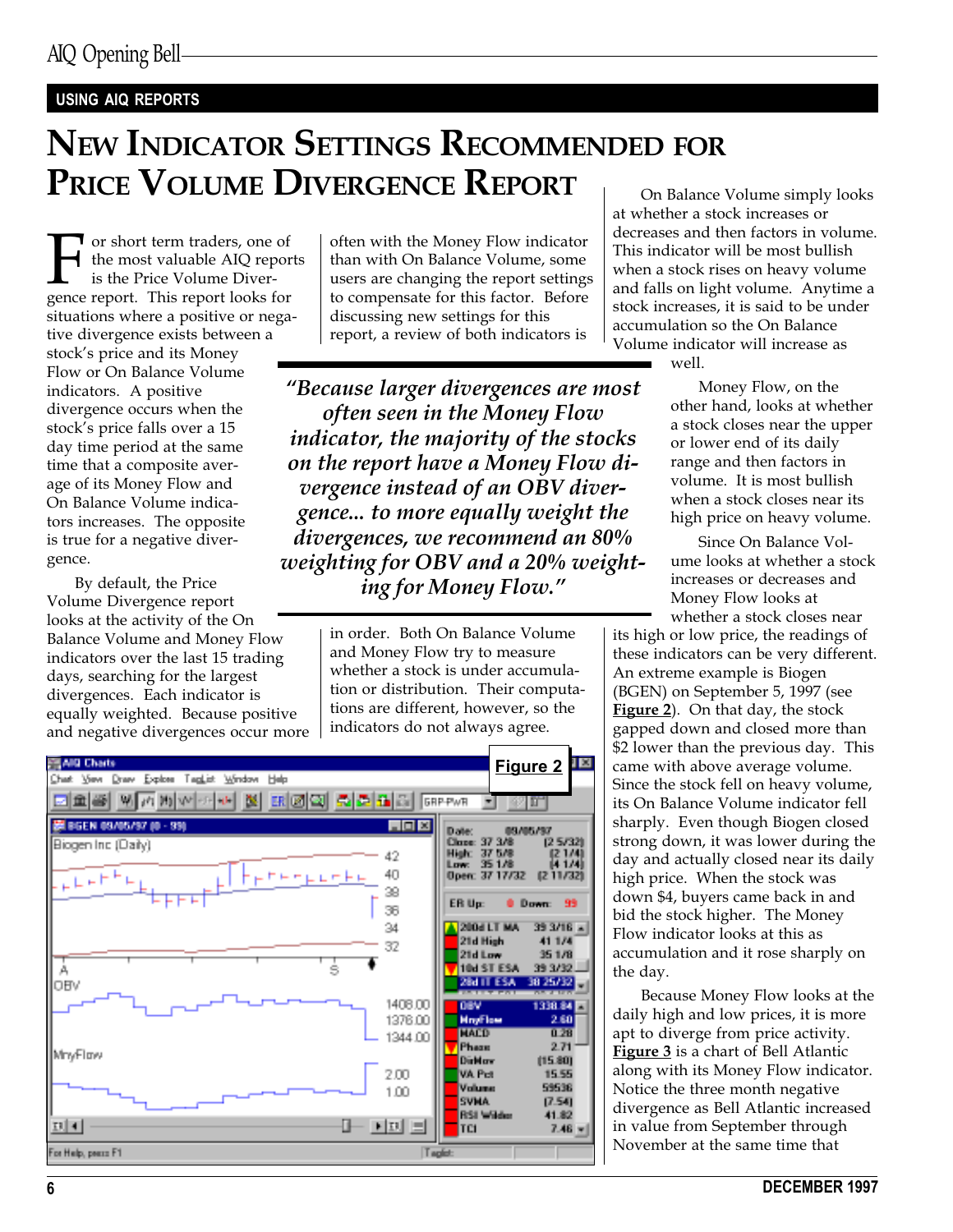#### STOP STRATEGIES

# THE IMPORTANCE OF STOP STRATEGIES

#### BY David Vomund

**D** uring the last three years,<br>
we've been in a market<br>
stop strategies were not needed. we've been in a market environment where Lately, that has changed. It seems every day there are one or two industry groups that undergo a heavy round of selling. Momentum players have their hand on the trigger and bail in mass quantities when a strong performing group shows any

signs of weakness. We've seen it in technology stocks and more recently in energy stocks.

Back in May, I purchased Smith International (SII). This Oil-Equipment company was in a red-hot industry group and had just broken above a right triangle pattern. Its Point & Figure chart had just registered a triple top buy signal so SII appeared on the Point & Figure Breakout report. This move above resistance was also confirmed by the On Balance Volume indicator. The stock turned into a big winner and a 50% profit was seen only five months later ( $Figure 4$ ).

When the market began to correct, SII corrected as well. Early in the correction, the energy stocks did well and outperformed the market. In November that changed and there was a mad rush to the exit gates for almost all energy stocks.

People have different sell strate-

Stop Strategies continued on page 8

#### USING AIQ REPORTS continued ...

stock was rallying, it tended to close within the lower half of its trading range and when it did close within the lower half of its trading range, it did so on above average volume.

There are many cases where Money Flow will diverge from price activity, such as the Bell Atlantic example. This is not true for On Balance Volume. As long as there is volume, On Balance Volume will rise when a stock increases and will fall when a stock decreases. Because of this, there are fewer cases where On Balance Volume diverges from price activity and the divergence is typically more subtle than is the typical case with Money Flow.

Both the On Balance Volume and Money Flow indicators work well especially when they are in agreement. That's why AIQ's default settings on the Price Volume Divergence report place an equal weight on each indicator. Yet, because larger divergences are most often seen in the Money Flow indicator, the majority of the stocks that appear on the report have a Money Flow divergence instead of an On Balance Volume divergence. The divergences on Money Flow are more extreme so they are overshadowing the On Balance Volume Divergences.



To offset this problem and to more equally weight the divergences rather than the indicators, we recommend an 80% weighting for On Balance Volume and a 20% weighting for Money Flow.

To change the default settings, go to the Reports application in TradingExpert. From the menu bar, choose Settings, Report Criteria, then Daily Stock Criteria. Highlight the Price Volume Divergence report. Under Constants, click on Weight for

OBV and change its setting from 50 to 80. Next, highlight the Weight for Money Flow and change its setting from 50 to 20.

By making these changes, you will find fewer stocks that have conflicting Money Flow and On Balance Volume indicators. Stocks with divergences in one or in both indicators will appear.  $\blacksquare$